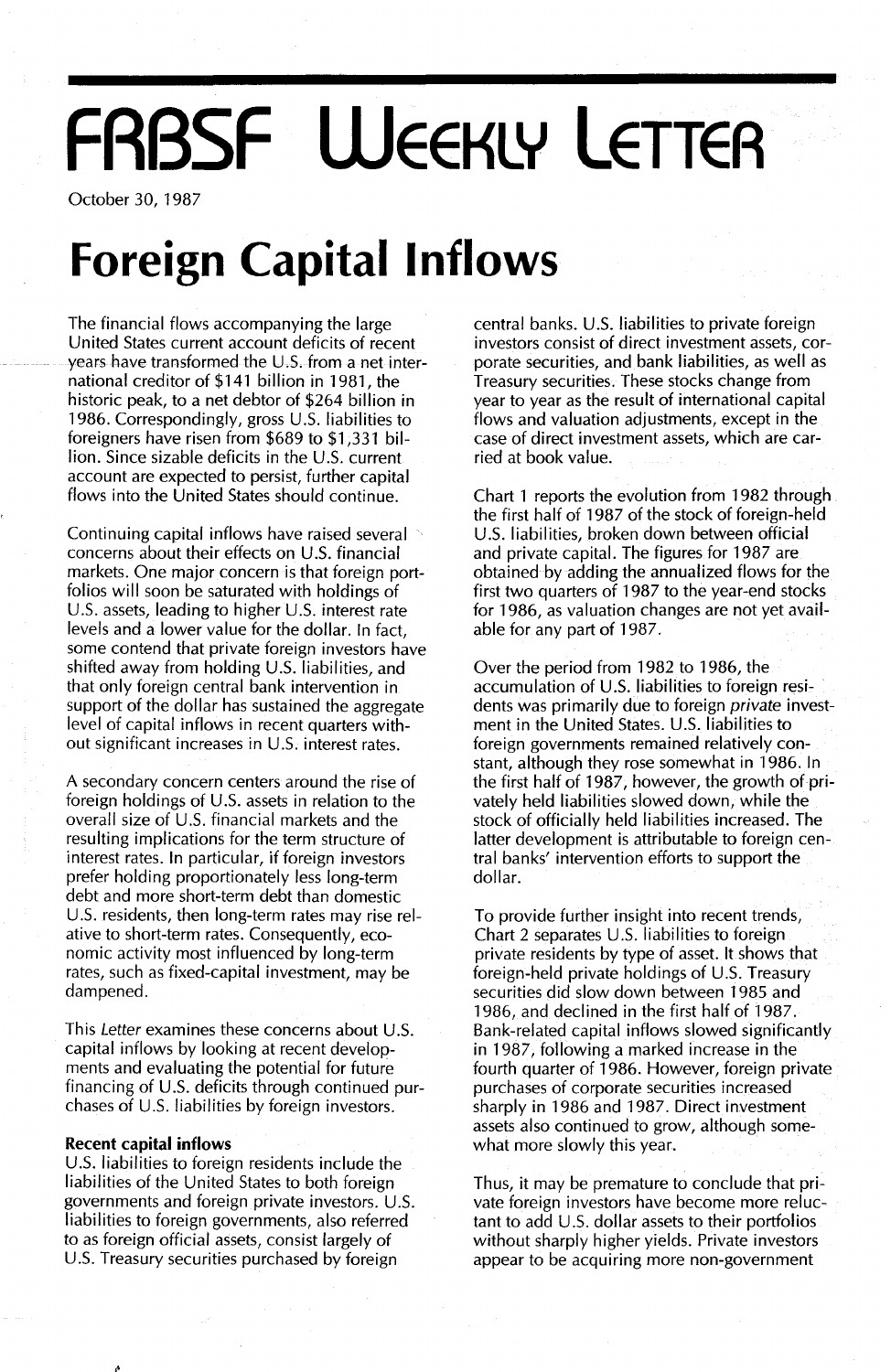## **FRBSF**

assets, particularly corporate stocks and bonds, perhaps to diversify their portfolios.

#### **Future accumulation**

While there is as yet no clear indication of a dampening in foreign private demand for  $U.S.$ assets at existing interest rate and exchange rate levels, concern still exists that the willingness of foreign investors to continue to accumulate U.S. assets will decline in the near future. In particu $lar, it is felt that, as the share of U.S. assets in$ foreign portfolios increases, the willingness of foreign investors to acquire more U.5. assets will diminish without significantly higher  $U.S.$  interest rates and/or a decline in the value of the dollar.

To address this concern it is necessary to understand the motivation for foreign financial investment in the United States. Much of the increase in U.S. asset holdings by foreigners in recent years can be attributed to a desire to increase the relative share of such assets in their portfolios because of attractive relative U.5. interest yields. Over the period 1982 to 1986, U.5. real short-term rates were roughly two percent above comparable yields in Japan. In addition, foreign investors favor U.S. financial markets for their efficiency, relative stability, and above all, liquidity.

The ongoing liberalization of international capital flows, combined with the widespread deregulation of financial markets all over the world, and particularly in japan, have been other factors behind U.5. capital inflows. Thus, for example, the proportion of foreign securities in the portfolios of financial institutions in japan has risen from 6 percent in 1983 to around 15 percent in 1986.

While there obviously are limits to the extent to which foreigners will increase the share of U.S. assets in their overall portfolios, sizable amounts of capital inflows are still likely to be forthcoming as a result of foreign saving and growing foreign wealth. In fact, the acquisition of U.5. assets has not been all that large in relation to world savings. It is estimated that in recent years the United States has absorbed only about 9 percent of estimated gross savings abroad.

Moreover, despite sizable additions to foreign holdings of U.S. assets during recent years, estimates by Morgan Guaranty indicate that these

holdings remain very small in relation to foreigner's total assets. For example, gross foreign liabilities of the United States to western Europe at the end of 1982, amounting to \$321 billion, represented just above 1 percent of western Europe's estimated total financial and nonfinancial assets, and less than 3 percent of financial assets alone. By the end of 1985, the total amounted to \$518 billion, but the ratios had reached only an estimated  $1\frac{1}{2}$  percent for total assets and less than 4 percent for financial assets. The ratios for japan are even smaller. At the end of 1982, gross liabilities of the United States to japan, \$103 billion in total, represented less than half a percent of japan's total assets and less than 1 percent of its financial assets. At the end of 1985, with total liabilities rising to \$156 billion, these ratios had risen to just above half a percent and above 1 percent, respectively.

Thus, the data suggest that often-cited concerns about the saturation of foreign portfolios and resulting pressures on the level of U.S. interest rates also are premature. The potential for further large-scale capital inflows into the United States is far from exhausted.

#### Asset **preferences**

Even if the magnitude of total foreign capital inflows continues at recent levels, it has been argued that the increasing accumulation of foreign asset holdings in the United States might significantly affect the term structure of interest rates. According to finance theory, equilibrium asset returns should depend on a weighted average of the risk preferences and risk assessments of different groups of investors in financial markets, with the weights depending on the relative market investments of each group. Thus, if U.5. domestic and foreign investors' risk preferences were to differ, or, in the parlance of finance theory, domestic and foreign investors have different "preferred habitats," then asset returns in the United States would change as foreigners increase their presence in U.5. financial markets. In particular, the returns on those assets preferred by foreign investors in comparison to resident U.5. investors will be less than otherwise.

Foreign investors in U.S. asset markets may exhibit portfolio preferences different from those of U.5. investors for a variety of reasons. First, differences in available assets across countries imply that individual assets provide different risk diversification benefits to domestic and foreign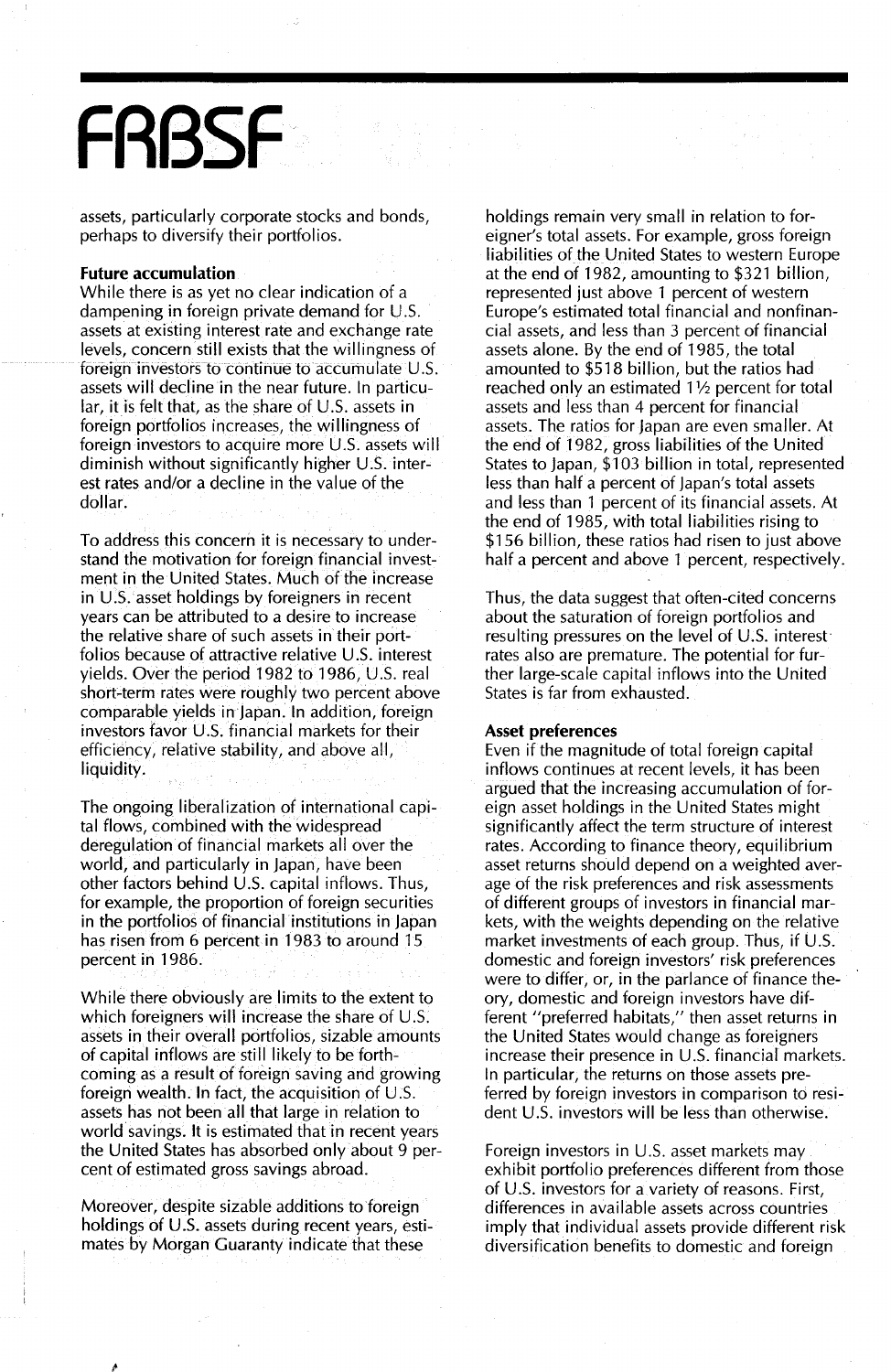

investors. Second, because investors in different countries are likely to have different income streams, the use of individual assets as hedging instruments will vary for domestic and foreign investors. Last, underlying aspects of asset preferences such as the degree of risk aversion may vary across countries because of cultural and societal differences. For any or all of these reasons, foreign investors in U.S. financial markets may prefer to hold either more or less long-term assets overall, or more bonds or more equity securities, etc., than resident U.S. investors.

To explore the significance of possible differences in preferences, it is useful to compare the composition of foreign private and official holdings of U.S. financial assets to the corresponding composition of financial asset holdings by resident U.S. investors. Flow of funds figures for year-end 1986 indicate that foreigners hold 44 percent of their U.S. assets in the form of U.S. federal, state, and local government securities well above the 29 percent held by U.S. domestic residents. In contrast, foreigners hold only 17 percent of their U.S. portfolios in U.S. corporate equities — below the 22 percent share of domestic residents. Foreign and U.S. investors also differ somewhat with respect to the maturity composition of their debt holdings. The former



hold roughly 40 percent of their debt holdings in short-term form, the latter, 30 percent.

If these portfolio preferences remain unchanged over time, then, according to the argument discussed above, as foreigners increase their presence in U.S. financial markets, the required return on long-term debt may rise above recent average levels. However, since the portfolio shares of foreigners do not differ all that substantially from those of domestic investors, this effect may not be of much empirical significance.

#### **Conclusions**

The trend toward more foreign official holding of U.S. government securities should not be a source of concern since overall foreign private demand for U.S. assets, particularly for corporate securities, appears strong. The normal growth of foreign wealth should generate enough demand for U.S. assets without significantly higher interest rates, although the composition of this demand may change. Changes in the composition of capital inflows may influence the relative returns for different types of U.S. assets, but they would do so without necessarily affecting the general level of interest rates.

#### **Reuven Glick**

Opinions expressed in this newsletter do not necessarily reflect the views of the management of the Federal Reserve Bank of San Francisco, or of the Board of Governors of the Federal Reserve System.

Editorial comments may be addressed to the editor (Gregory Tong) or to the author . . . . Free copies of Federal Reserve publications can be obtained from the Public Information Department, Federal Reserve Bank of San Francisco, P.O. Box 7702, San Francisco 94120. Phone (415) 974-2246.